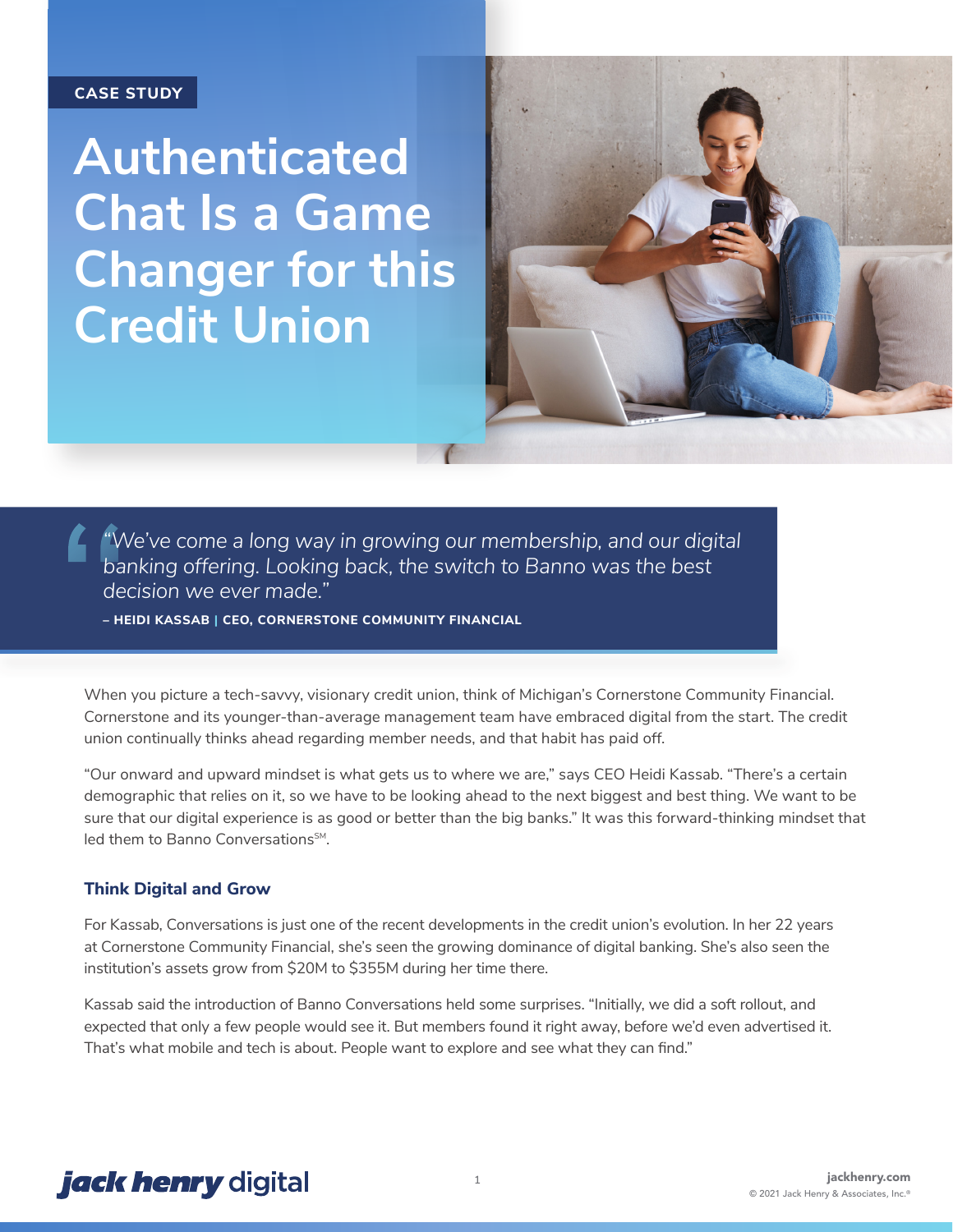She said that use of Conversations quickly exploded, starting with 521 conversations in their first month and peaking at 2,000 conversations nine months later (amid the COVID-19 pandemic). Cornerstone is now averaging 1,500 new conversations per month.

Essentially, Conversations feels just like texting a friend. "They know they're talking with a live person," Kassab explains. "When they log in, a familiar staff member's face pops up just like it would in a text. They understand that it's safe and they can send documents. It's a very natural experience." She emphasized that because Cornerstone doesn't have a lot of branches, its digital presence must be strong.

## **Embracing the New Channel**

At the height of the pandemic, Conversations was a vital communication channel and it's now the channel of choice for many members. It's used across all departments, not just member support.

## **Department use cases:**

- **e-Branch:** Requests for statements, check images, wire forms, and stop payments
- **Member Solutions:** First payment reminders for loans, delinquency, and collections communications
- **Accounting, Operations:** Remote Deposit notifications, wire confirmations
- **•** Front line: New member follow-up and onboarding material, scheduling appointments, alerting members who accidentally left personal items at a branch

New members are trained to use the tool from day one. "We load the app on their phones and show them how to use it," Kassab says. "We start the first conversation by sending them onboarding materials." Conversations has become so ubiquitous for member communications that the credit union now has a full-time employee dedicated to answering messages.

| <b>Growth Rate for Digital Banking Login Count*</b> |
|-----------------------------------------------------|
|-----------------------------------------------------|

|                            | <b>Before Go-Live</b> | <b>After Go-Live</b> | <b>Growth Rate</b> |
|----------------------------|-----------------------|----------------------|--------------------|
| <b>Total Logins</b>        | 1,199,394             | 2,653,304            | $+121%$            |
| <b>Total Online Logins</b> | 250,447               | 355,374              | $+42%$             |
| <b>Total Mobile Logins</b> | 948,947               | 2,297,930            | $+142%$            |

**\*Comparing 6-month period Oct-2018 to Mar-2019 vs Oct-2020 to Mar-2021**

## **What is Banno Conversations?**

*It is secure, authenticated, and core-connected chat between staff and members.* 

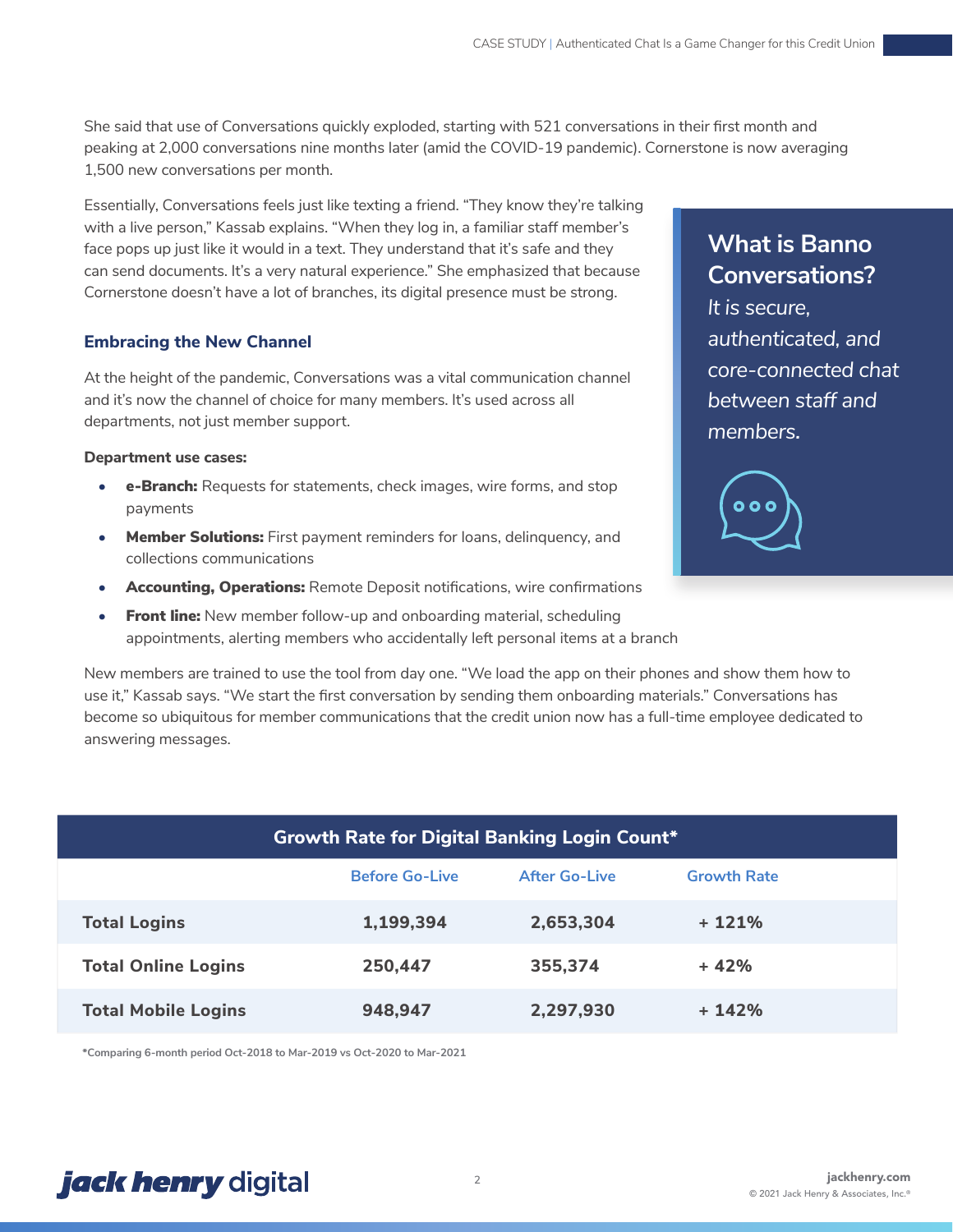### **INSTITUTION**

Cornerstone Community Financial Auburn Hills, Michigan

#### **MEMBERS**

25,000

### **WEBSITE**

www.ccfinancial.com

**ASSETS**

\$355M

#### **FOUNDED**

1951

## **Speed and Convenience**

Employees at Cornerstone Community Financial have noticed that members respond to the credit union more quickly on Conversations than any other channel. Sometimes it's hard to get people to pick up the phone, and many are already inundated with emails, but Conversations is a perfect midpoint between the two.

"It feels like texting," says Kassab. It's immediate but not intrusive like a phone call, so it's easy to start a conversation and pick it up later. **"Employees absolutely love it. Even those who like to talk on the phone appreciate that it doesn't interrupt people."** For members who initiate contact with Cornerstone on Conversations, the response time during business hours averages only two minutes. Due to the credit union's success with Conversations, incoming phone call volume is dropping. **Compared to a year ago, there are 400 fewer calls per month – a decrease of 5%.** The credit union was able to decrease after-hours phone support because so many members were choosing Conversations instead.

The credit union's management team actively seeks ways to extend the efficiency created by fewer phone calls. Managers ask staff members to consider converting common phone call scenarios to Conversations. "As a result of the move away from telephone conversations," Kassab says, "communications about ACH and wire transfers all happen through Conversations now."

Cornerstone has found that if members can't make a payment, they are more likely to inform the credit union via Conversations rather than by phone. "It feels less embarrassing for them," Kassab notes. It's another indication that authenticated chat creates less friction in communication.

| <b>Growth Rate for Digital Banking User Count*</b> |                       |                      |                    |  |  |
|----------------------------------------------------|-----------------------|----------------------|--------------------|--|--|
|                                                    | <b>Before Go-Live</b> | <b>After Go-Live</b> | <b>Growth Rate</b> |  |  |
| <b>Enrolled Users</b>                              | 14,936                | 21,046               | $+41%$             |  |  |
| <b>Active Users (All)</b>                          | 13,254                | 14,602               | $+10%$             |  |  |
| <b>Active Users (Online)</b>                       | 9,406                 | 7,890                | - 16%              |  |  |
| <b>Active Users (Mobile)</b>                       | 7,823                 | 10,094               | $+29%$             |  |  |
| <b>Retention Rate</b>                              | 89%                   | 93%                  | $+4%$              |  |  |

**\* Comparing 6-month period Oct-2018 to Mar-2019 vs Oct-2020 to Mar-2021**

# *jack henry* digital